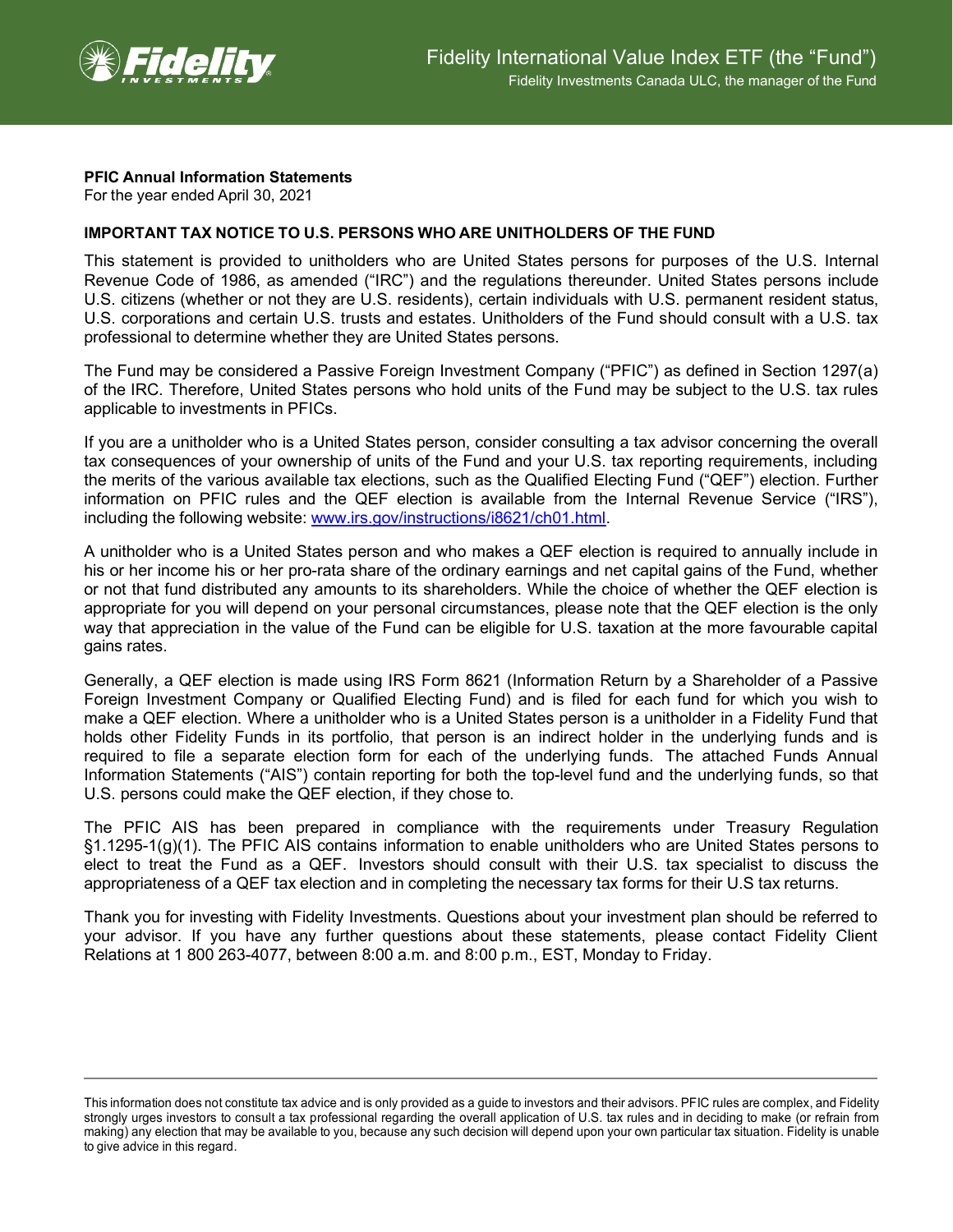

## **PFIC Annual Information Statements (US\$)**

For the Fund's PFIC taxation year ended April 30, 2021

- 1. This Information Statement applies to the PFIC taxation year of Fidelity International Value Index ETF (the "Fund") commencing on June 05, 2020 and ending on April 30, 2021.
- 2. The per-unit, per-day amounts of ordinary earnings and net capital gains of the Fund and it's lower-tier Fund(s) as applicable, for the period specified in paragraph (1) are provided in the table:

| <b>FIDELITY FUND HELD DIRECTLY</b>                               |                                       |                                      | <b>ORDINARY</b><br><b>EARNINGS \$</b>            | <b>NET CAPITAL</b><br><b>GAIN \$</b>         |  |
|------------------------------------------------------------------|---------------------------------------|--------------------------------------|--------------------------------------------------|----------------------------------------------|--|
| Fidelity International Value Index ETF                           |                                       |                                      | 0.00743229                                       | 0.00000000                                   |  |
| <b>FIDELITY LOWER-TIER FUNDS HELD</b><br><b>INDIRECTLY</b>       | <b>ORDINARY</b><br><b>EARNINGS \$</b> | <b>NET CAPITAL</b><br><b>GAIN \$</b> | <b>FUND'S U.S. TAX YEAR</b><br><b>COMMENCING</b> | <b>FUND'S U.S. TAX</b><br><b>YEAR ENDING</b> |  |
| <b>Fidelity Canadian Money Market</b><br><b>Investment Trust</b> | 0.00000044                            | 0.00000000                           | May 01, 2020                                     | April 30, 2021                               |  |

To determine your pro-rata share of the amounts of ordinary earnings and net capital gains of the Fund and each of its lower-tier fund(s) held directly and indirectly, as applicable, multiply the per-unit per-day amounts indicated above by the number of units of the Fund held and the number of days you held the units during the Fund's PFIC taxation year.

Here is an example to illustrate the calculation using the per-unit, per-day factors.

You own 100 units of Fund A from the period May 1, 2020 through October 31, 2020. You purchased an additional 100 units of Fund A on November 1, 2020. You did not sell any units of the Fund at any time during the year. Fund A has a PFIC taxation year end of April 30, 2021.

The Fund's ordinary earnings were \$0.001 per unit, per day.

Result: Your ordinary earnings for 2021 of the directly held fund are (\$0.001 \* 183 days \* 100) + (\$0.001 \*180 days\* 200) = \$54.30

Use the same calculation method in the example above, to determine your pro-rata share of the amounts of ordinary earnings and capital gains for any applicable lower-tier Fund(s).

3. The per-unit amounts of cash and fair market value of other properties distributed or deemed distributed by the Fund during the period specified in paragraph(1) are provided in the below chart.

| <b>PAYMENT DATE</b> | <b>CASH/PROPERTY</b><br><b>DISTRIBUTIONS (\$)</b> |  |  |
|---------------------|---------------------------------------------------|--|--|
| December 31, 2020   | 0.18227868                                        |  |  |
| <b>TOTAL</b>        | 0.18227868                                        |  |  |